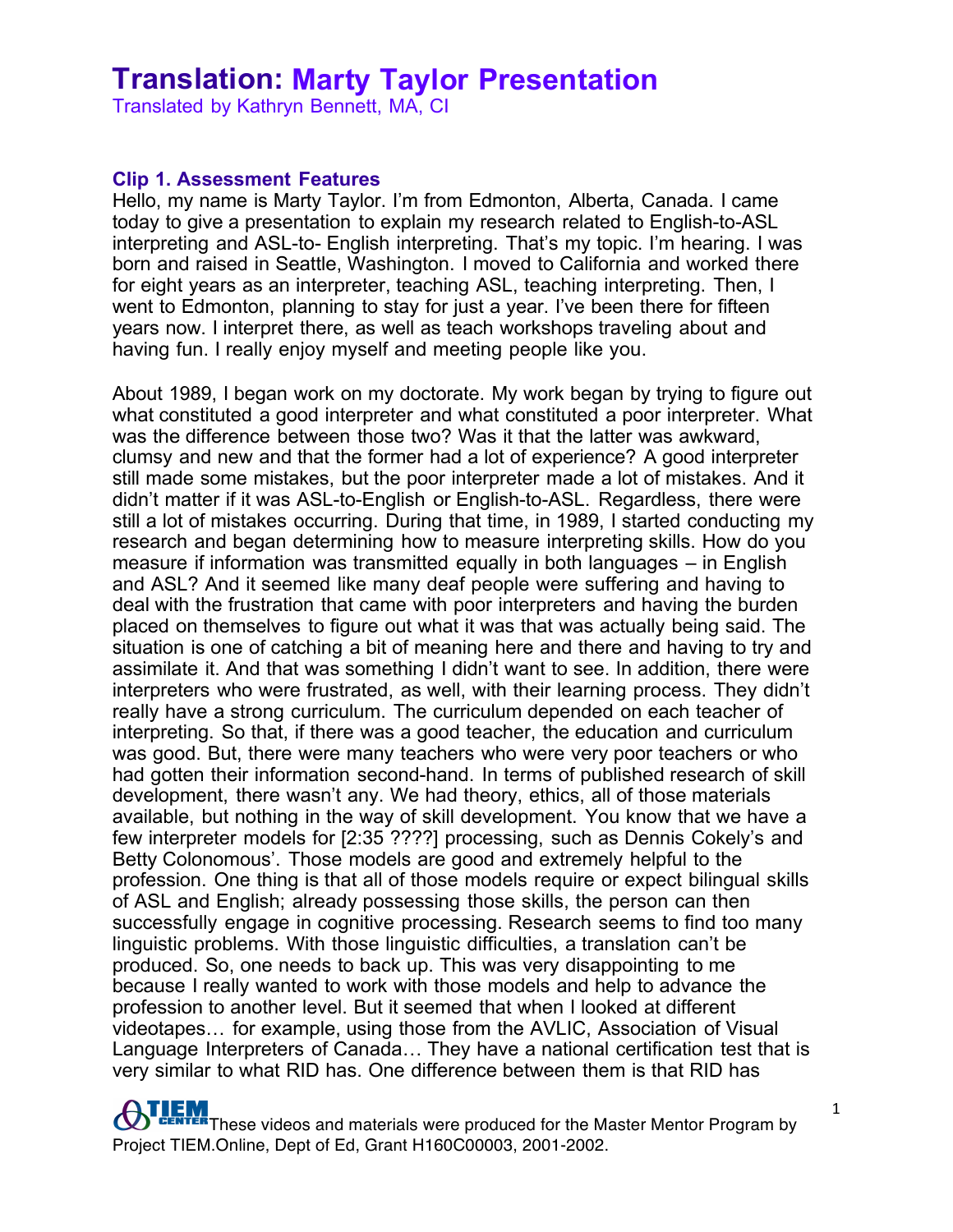Translated by Kathryn Bennett, MA, CI

performance tests for both transliteration and interpretation; you can take both, or take one or the other separately. AVLIC, however, incorporates both of the skills into one test, so passing means you have passed both transliteration and interpretation at the same time. Anyway, when I looked at those videotapes, I was permitted to use the videotapes of all of the people that were applying and taking the exam, for which I was so grateful. So, I looked at and analyzed all of the videotapes. My research first focused on English-to-ASL interpretation. When I looked at that, it seemed that there were so many errors that related to language. It really disheartened me. How could we continue to advance the profession using the cognitive processing models, when in actuality the field was several steps behind in its performance?

In figuring out whether or not the skills present were creating equivalency in the source and target languages, the question was how on Earth do we determine if, in fact, there was equivalency. AVLIC had a passing rate of between 7% to 21%, quite low. That means at least 80% or more failed. Wow, that's really just a small number of interpreters becoming certified. We also looked at RID's statistics, and this was about 1992 or 1993. It seemed their passing rate was higher; they had about 50% passing. When comparing the two. With RID, there was also the fact that the passing rate for transliteration was a little bit higher than that for interpretation. The transliteration passing rate was about 55% and the interpretation was about 47 or 45%. But, that still meant that many more interpreters who were taking the ALVIC test were failing. Why? Those interpreters were experienced. And where were the interpreters who didn't even bother to take the test? Many must have felt that they wouldn't even pass the test, so why bother to take it? And those interpreters weren't even factored into the percentage rate. Obviously, the whole situation was not good for interpreting, for deaf people or for the Deaf and hearing communities, for that matter.

Next, I looked at how we could develop methods for analysis and measurement. First, I came up with a question. The question was "What is the difference between a novice and an expert interpreter?" That was my question. Then, I came up with a test for that, or a measurement. Really not a test; more of a measurement for this question. The difference is what the strengths and weaknesses are of a novice interpreter and what the strengths and weaknesses are of the expert interpreter. Then it was just a matter of documenting all of those strengths and positive aspects of their good work, and then documenting the errors. And expert interpreters had errors in their work as well. Originally, I didn't want to focus on mistakes or errors. I really preferred to set that aside, and rather than looking at mistakes focus on what skills were present. That would be the means for the novice interpreter to learn those skills from the expert interpreter, which would be very beneficial. But, it seemed that I also needed to focus on the errors, as well, because by recognizing errors, one can become a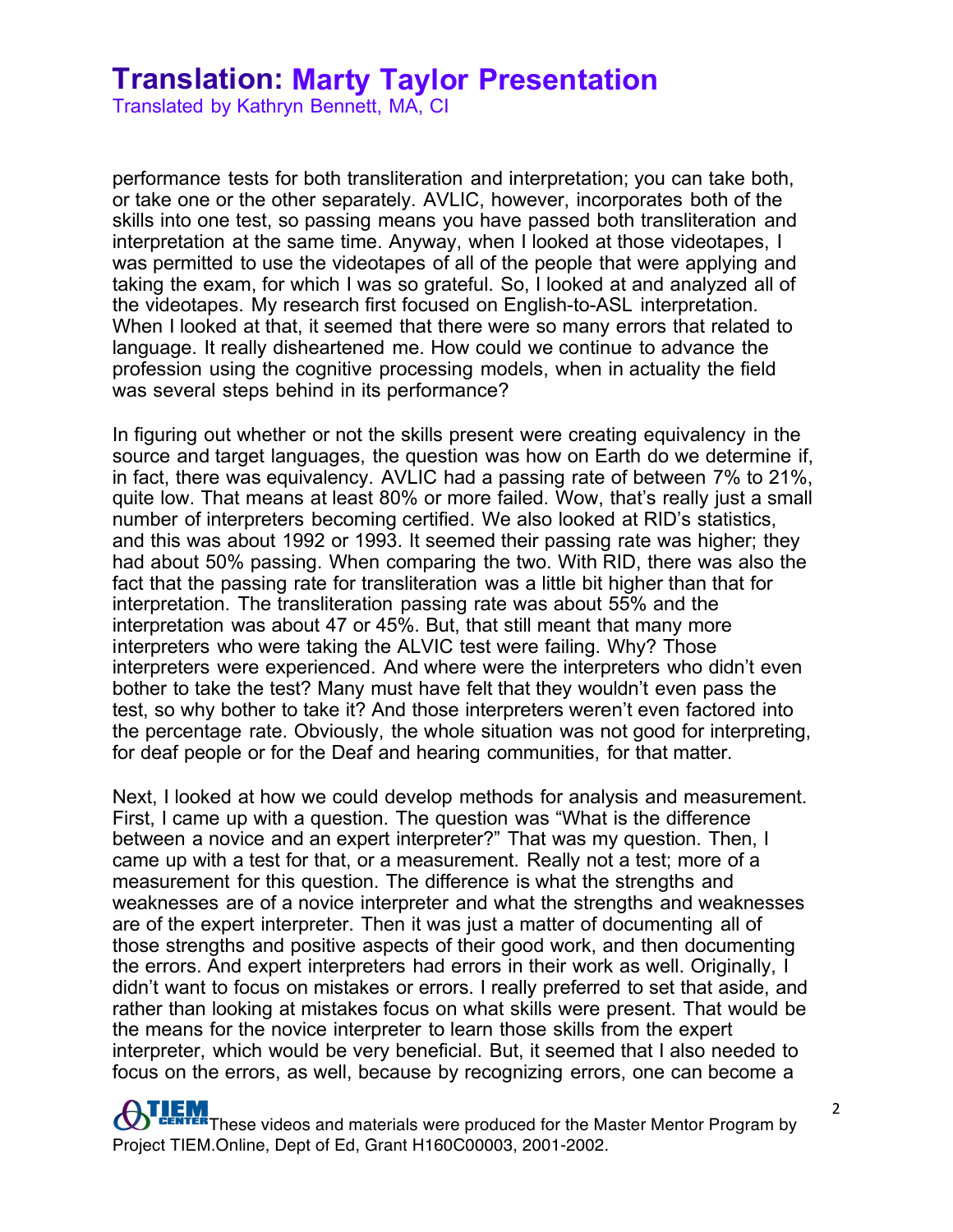Translated by Kathryn Bennett, MA, CI

good interpreter, too. It seemed that for expert interpreters to recognize their mistakes, it was a way of improving even more. We documented all of the skills and errors and then put all of that information together. Next, we checked with other people who were out working in the field teaching and interpreting and got feedback to find out if we had the right information, that is whether or not we were on track. We got opinions from both hearing and deaf individuals. We went to different national events in Canada and got feedback there about my research. After making some changes, adding information and more explanations about what the skills and errors were, we went back for more feedback. We wanted to get more field-testing and really there are just a few people who could do that in Canada. So, it required going to the United States to get that additional information. We did this two or three times, attending national events to get feedback. Each time we went, we'd make changes and bring it to another group. I myself engaged in discussions with people to get their reactions. I made changes yet again, and when we had fine–tuned it finally published the English-to-ASL interpretation research. The most important part of that research seemed to be the problems that occurred with ASL. There were many major factors related to ASL problems. If that person had the skills in ASL, then there were few problems that occurred with the cognitive processing aspects. Altogether there were eight major features and you can see those in your book. They are: fingerspelling; numbers; vocabulary, or lexicon; classifiers, or SASS; structuring space; grammar; and finally, interpreting. We got all the way through six major factors and had not even gotten to interpreting yet! The last factor, after interpreting, is composure, which incorporates how we look and how we present ourselves. So, altogether, those are the eight major factors. It was really difficult to take this whole array of skills and find out how they all fit and lined up with the eight major factors. It was actually a very difficult task, requiring a lot of trials of moving pieces around and getting feedback in order to make changes.

#### **Clip 2. English to ASL**

One important part of those eight features is that they are divided into two groups: knowledge lean and knowledge rich. I borrowed that terminology from other research related to skill development. And that research was really wonderful. It related to the international Olympics and diving. The first training for the divers is lean, meaning simple. They are skills that any person can learn. For example, they teach divers that first they must look at the water in the pool. And that's actually true. Many times divers will practice in the same pool every day for years and will sometimes dive without looking at the water. This wreaks havoc on their performance. Looking at the water is an instance of what they call a knowledge lean skill. Another example is being able to adjust the spring on the diving board, whether or not you make it very springy or very stiff. So, they learn those basic principles. This can be applied in the same way to interpreting.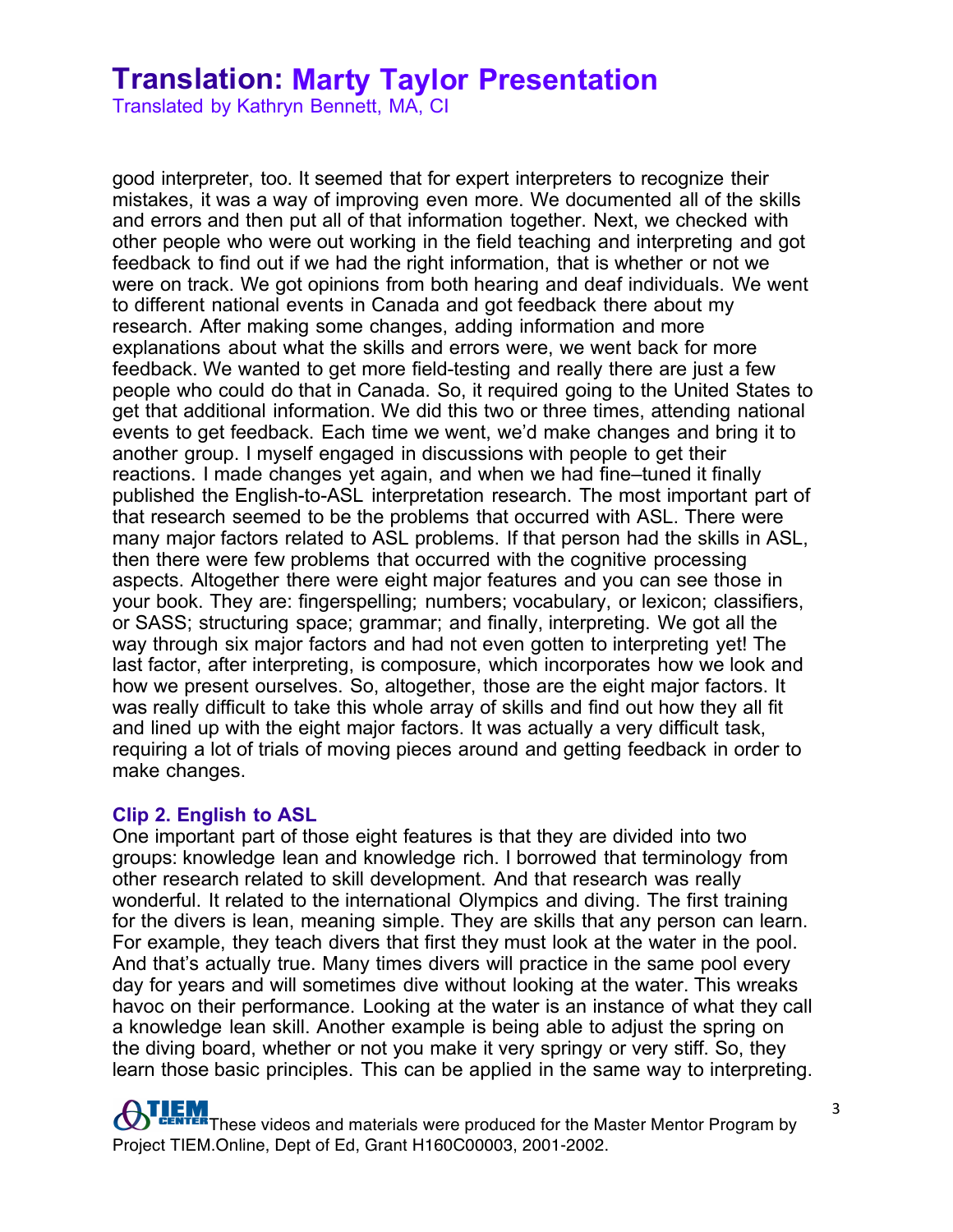Translated by Kathryn Bennett, MA, CI

**THEM**<br>These videos and materials were produced for the Master Mentor Program by Fingerspelling is a lean skill, in that it can be learned in a very short amount of time. This is true for numbers as well. These are skills that are less challenging than others. Vocabulary is another lean skill. We can always learn more vocabulary, but it's easy enough for me to teach you one sign, let's say "simple" in Canadian sign [demonstrates sign]. You can copy me; that means "simple." It's not really difficult for you. The fourth feature of classifiers actually falls into both the lean and rich categories. One example of a lean classifier would be the classifier used for a vehicle, a person standing, buttons, etc. Static classifiers such as this you can learn fairly quickly. On the other hand, classifiers that incorporate movement, that do something, or that incorporate facial grammar are much more difficult. So, within the classifier spectrum, those fall into the rich category. All the other features we listed, like grammar, are rich skills. This is a rich skill because you must have appropriate grammar throughout all of your interpretation. Fingerspelling only has one aspect to it and it only comes into the interpretation every now and then. Fingerspelling isn't present throughout your entire interpretation. Grammar, however, is always there and it has to be in line with all of the information. And then of course, the sixth feature, interpretation is a rich skill. Lastly, the composure feature we could call a rich or a lean skill. But, we put it into the rich category because it also again is present all of the time. It can be quite a challenge for an interpreter to not laugh when the speaker is telling a joke, for instance. Or, to not be be playing with one's hair or glasses or something like that. Nervous habits can often be a problem. Those are the eight major features for English to ASL interpreting. Well, actually there is one more: structuring or use of space! Classifiers had the overlap of both lean and rich categories and classifiers require the use of space. Use of space is actually a very rich category. For instance, if you were explaining that someone had surgery on their back, where exactly it occurred and so forth incorporate the use of space. It's a very important feature. So, grammar, interpreting, composure…ok. Those are the eight major features. Each of them has their own set of skills within the feature. There are maybe ten to twelve skills related to each one of those major features. For instance, with fingerspelling we talk about pace and whether it is slow or fast, too fast or too slow. You may be wondering what that means exactly. I did not have that particular skill in the first printing, but did add it later on. Many deaf people really expressed a lot of exasperation with fingerspelling always being so slow. They were sick of interpreters fingerspelling at a snail's pace and that people would get the idea that the deaf person was stupid because of that. They were expressing that the fingerspelling was too slow for that situation. My name is a bit odd, so it may be something that should not be fingerspelled too quickly because it would look like "Mary," potentially leading to a lot of misunderstanding. In that particular context, with an odd or unique name, it is appropriate for the fingerspelling to be a bit slower. But it depends on the situation. And some people have never learned to use different speeds depending on the context, or who the deaf client is, and so forth. They have not

Project TIEM.Online, Dept of Ed, Grant H160C00003, 2001-2002.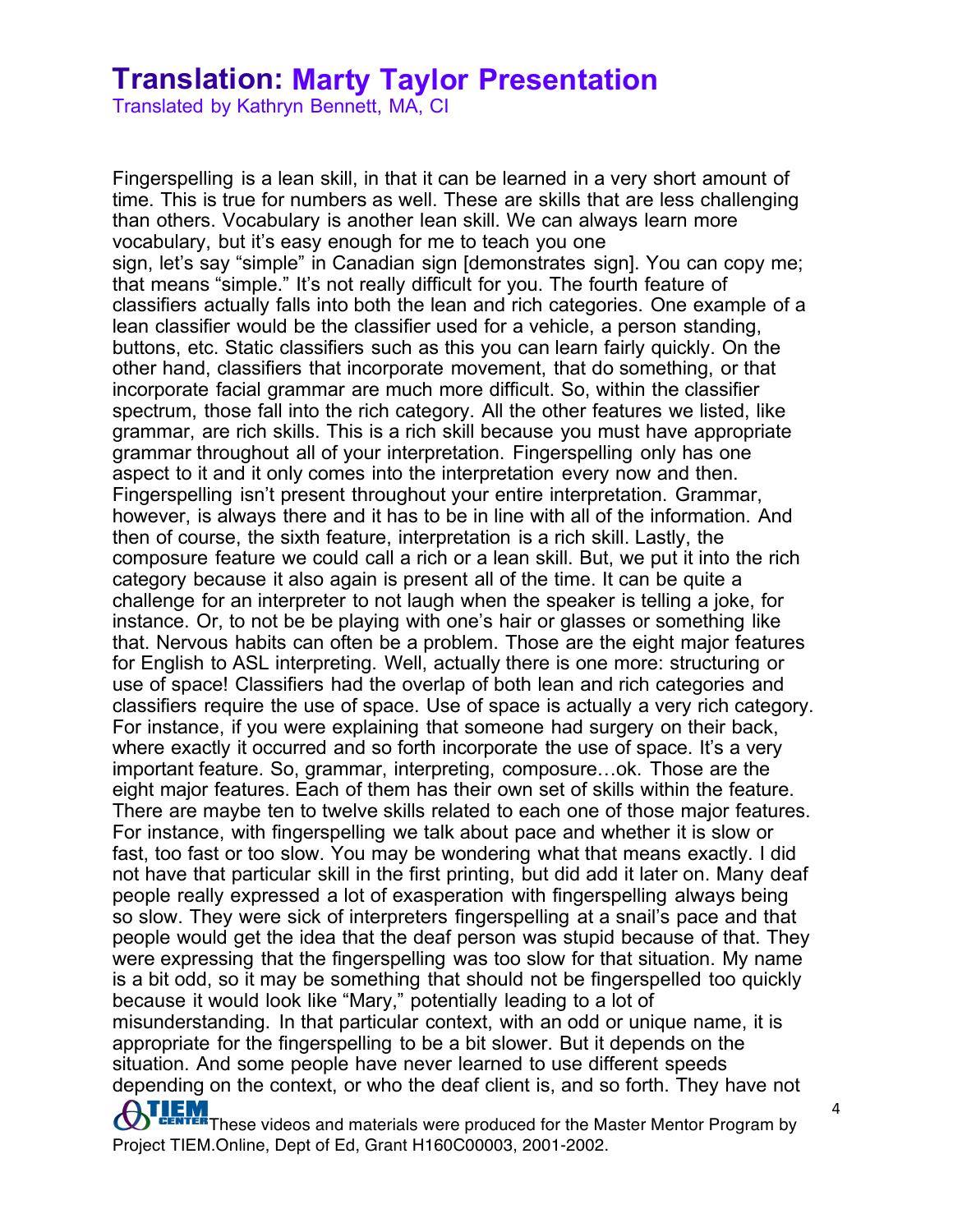Translated by Kathryn Bennett, MA, CI

acquired this skill of adjusting and adapting. For example, if there is a new word, and it is a very odd word such as "tsunami," the waves and swells that occur after an earthquake under the ocean. The large wave that results can completely destroy an island. That's sort of an odd word, "tsunami." As an interpreter, perhaps the first two or three times I would fingerspell that a bit slower, and then after that pick up its speed. That's a skill that needs to be learned.

Numbers has its own set of skills that go along with it. One example of a skill in that feature would be using the correct number incorporation for different number systems. For instance, two types of signs for 'first, second, third' or the signs for 'once, twice, three times' have different meanings that go along with them. You don't use the same number incorporation for each of those situations. Some interpreters use the same number incorporation of 'first, second, third..' across the board for all translations, but actually it's much more complicated in using the correct number incorporation for various number systems. English is a bit simpler in this respect, but ASL is actually very complex. Some people have never learned all of those number incorporation systems. So, if you were using the examples of "I'm first" and "You're second," and signed ME-NUMBER-ONE and YOU-NUMBER-TWO, that could be alright, I suppose. A deaf person could understand it, but it is not a great interpretation. Using numbers correctly is significant.

And, of course, we are always learning more vocabulary. Much of that depends on the age of the deaf client, where they are from, their background and experiences, and their education. All of those impact the vocabulary we select in making a good fit. I would incorporate the deaf client's use of vocabulary and match up my interpretation appropriately. If they were not used to my particular signing, I would try to accommodate and possibly eliminate some things to make it much clearer. If the situation was an important meeting or a doctor's visit, for example, perhaps the deaf client is nervous. I would try to make selections based on their vocabulary so as not to possibly increase the stress that they are under.

The fourth feature, classifiers, has some of the same situations. An interpreter sometimes may not know the difference between the classifier used for 'button' or 'hole,' for example. As a result, they sign something to the effect of "Oh, you have very pretty holes down your shirt," rather than producing the correct classifier and referring to the buttons. Of course, the deaf person can likely figure out that the interpreter means to sign buttons and just shrug it off. But some deaf clients may not know that and may actually believe from the interpretation that the statement is about holes, not buttons. Some people may not know, but even if a deaf client is able to figure it out, they will still look at that interpreter as someone who really needs to work on and improve their classifier usage.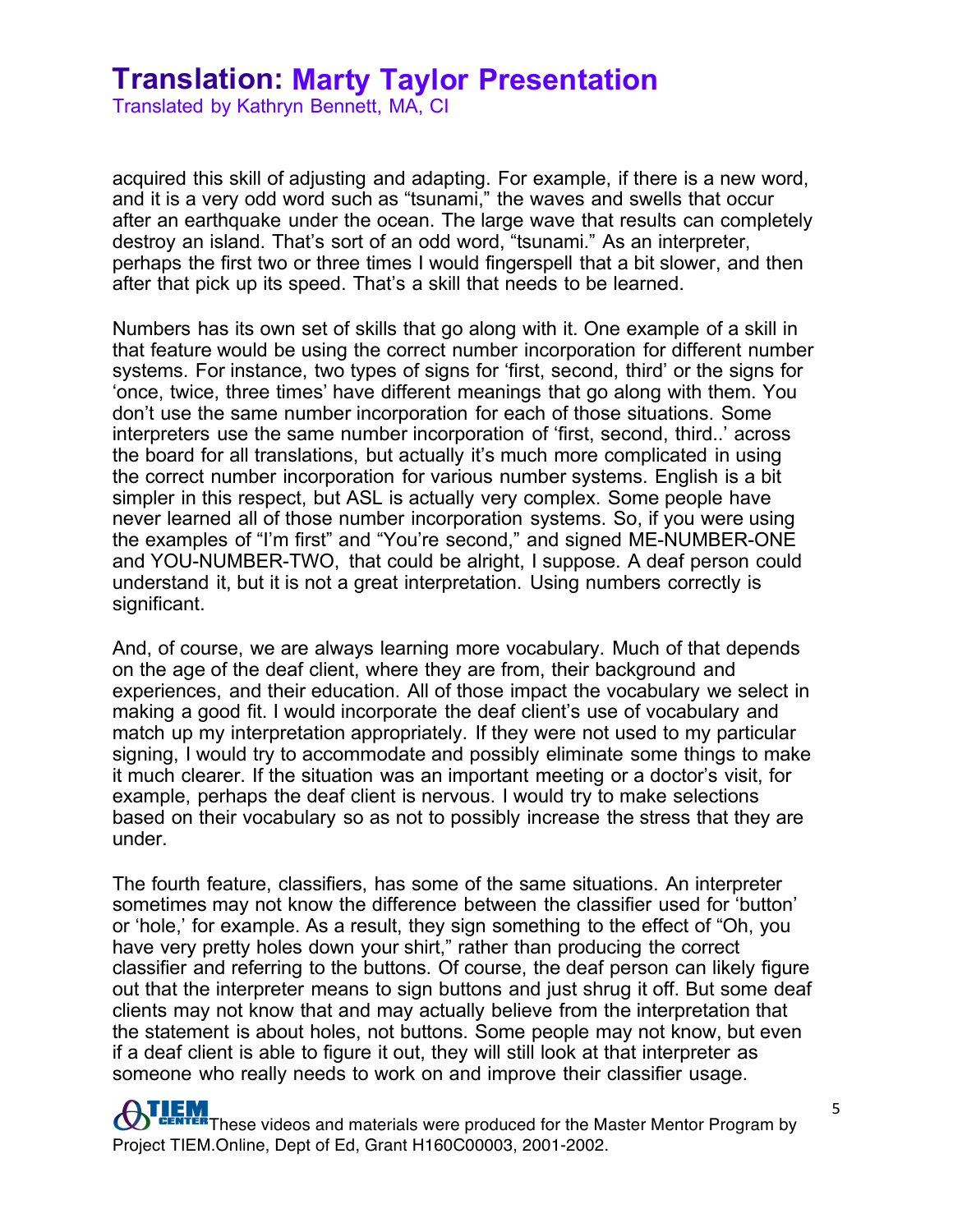Translated by Kathryn Bennett, MA, CI

An example for the feature of using space would be an instance where interpreters sometimes follow English word order, placing signs in the order of the words. Let's take the example of "Yesterday, I had an operation on my head" with a translation of YESTERDAY, ME OPERATION ON HEAD. And while that is understandable, it would be clearer to sign YESTERDAY and then produce the sign for surgery on the actual location on the head, so that the sign is inclusive. The sign for operation incorporates the location on the head, as opposed to producing discrete signs placed in English word order. Space changes are additional skills under Use of Space. If the dialogue is about a house and I sign that I am walking through the door into the house, now I am actually within the house. Sometimes an interpreter will then sign describe the rooms in the house and set up a hallway in space, say over to the right for example. They will continue to have everything come off of that hallway to the right, as if they are walking down this continuous, endless hallway. They don't know how to make changes with the space so that they can have the room right in front of them in their signing space.

Errors with grammar can occur either with individual vocabulary or at the sentence level. An instance in which an error in grammar might occur with vocabulary could be an overuse of the tongue coming out a bit and resting between the lips, which carries the meaning of carelessness or not paying attention. This can be overused without that actual meaning being there. Perhaps the actual terminology that is being used is "to be careful" or "to exercise care." Small details such as this must be analyzed. It can be something that is very minute or subtle, yet can radically change the meaning. The sentence level is indicating the grammar that occurs on the upper portion of the face. In the statement, "If I were to go to the store, I would buy milk," when that sentence is signed in ASL there is a lifting up and dropping down of the eyebrows. But if the interpreter produces it with eyebrows staying up throughout the entire sentence, it actually makes it look like a question rather than a statement. So, I look like an imbecile by asking myself this question about what I will do if I go to the store. The eyebrows going up and down in the correct movement and sequence is very important.

The other major feature is interpreting. An example within this category might be an instance where one is interpreting, going along, signing things correctly. But, one questions where exactly the meaning is within the interpretation. Is the interpretation being linked back to something that was being said previously? How will the interpretation reach a conclusion, or be finalized? Let's see… For instance, I start a conversation and give a slight hand wave. Or, I throw my hands up way up in the air and sign "Ready!" The latter is not exactly right. The interpreter must be appropriate and professional in doing this.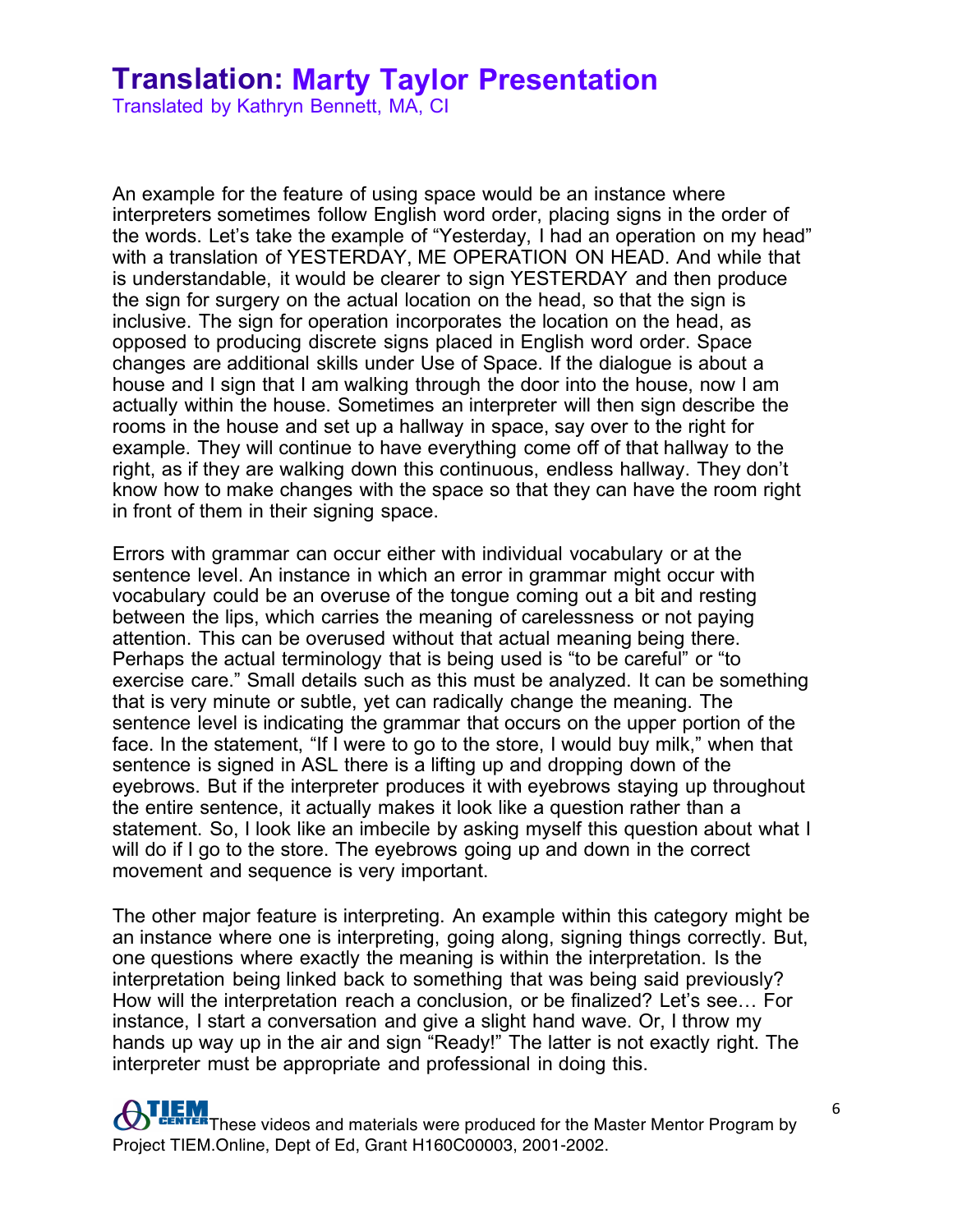Translated by Kathryn Bennett, MA, CI

Another example that would fall under the interpreting feature is passive tense, such as the English sentence, "John was hit by Mary." In ASL, signing JOHN HIT MARY does not have the same meaning. It would seem right with those signs in that order. But, it's not. You need to have John established in space and Mary established and then Mary taking action and hitting John in ASL. So, that means in an English to ASL interpretation, you have listen and there has to be some wait time before you can produce the ASL interpretation. The English can really affect the overall meaning and it needs to be transmitted appropriately.

Composure and appearance is the last of the eight features. This relates to our clothing, whether or not we have body piercings and to what extent. Tongue rings, by the way, can be very noisy. They click against the teeth, making a lot of noise, as well as being a visual distraction. This category covers the appropriateness of appearance. Also within the feature is one's management and control of signing, including how errors are corrected and how a connection is made with the audience. If there is more than one client, this would include whether eye gaze is evenly directed at both individuals. My eye gaze should go back and forth between the two of them, rather than only focusing on one person. That's part of being well composed.

Another categorization is called "severe," and this means if a deaf person cannot get the information at all from that interpreter. There may be an error that happens frequently, but is not severe because it does not affect the message. It could bother the deaf person, but the information can still be understood from that interpreter. For example, throughout the entire interpretation the interpreter is pushing their glasses up again and again. That happens frequently and is bothersome, but the information is still there and is understandable. That is an example of frequency. Another instance is frequent fingerspelling errors that are "fixed," such as signing "CU" and then self correcting with an apology, "Oh, no, sorry, I mean UC" over and over again. If I do that five or ten times, you can still understand my interpreting even though it is frequent. Severe means the information is not there, or that the interpretation has strayed from the actual source message. Even if it just a little bit astray, this still constitutes a severe error because the meaning is not there. One example might be the presenter saying "69" and in my interpretation I sign "65." That's wrong. The interpretation has strayed from the actual meaning and the deaf person cannot get the information, or they have the wrong information. Also, it is not something that they can fix themselves for the interpreter. The example used earlier of a classifier being used incorrectly and signing holes instead of buttons is another instance where the interpretation is wrong. The deaf person might be able to understand it anyway, or they might not. That's a matter of judgment whether it falls into the severe category. An instance in which the original meaning has very much been skewed in the interpretation is the example used previously of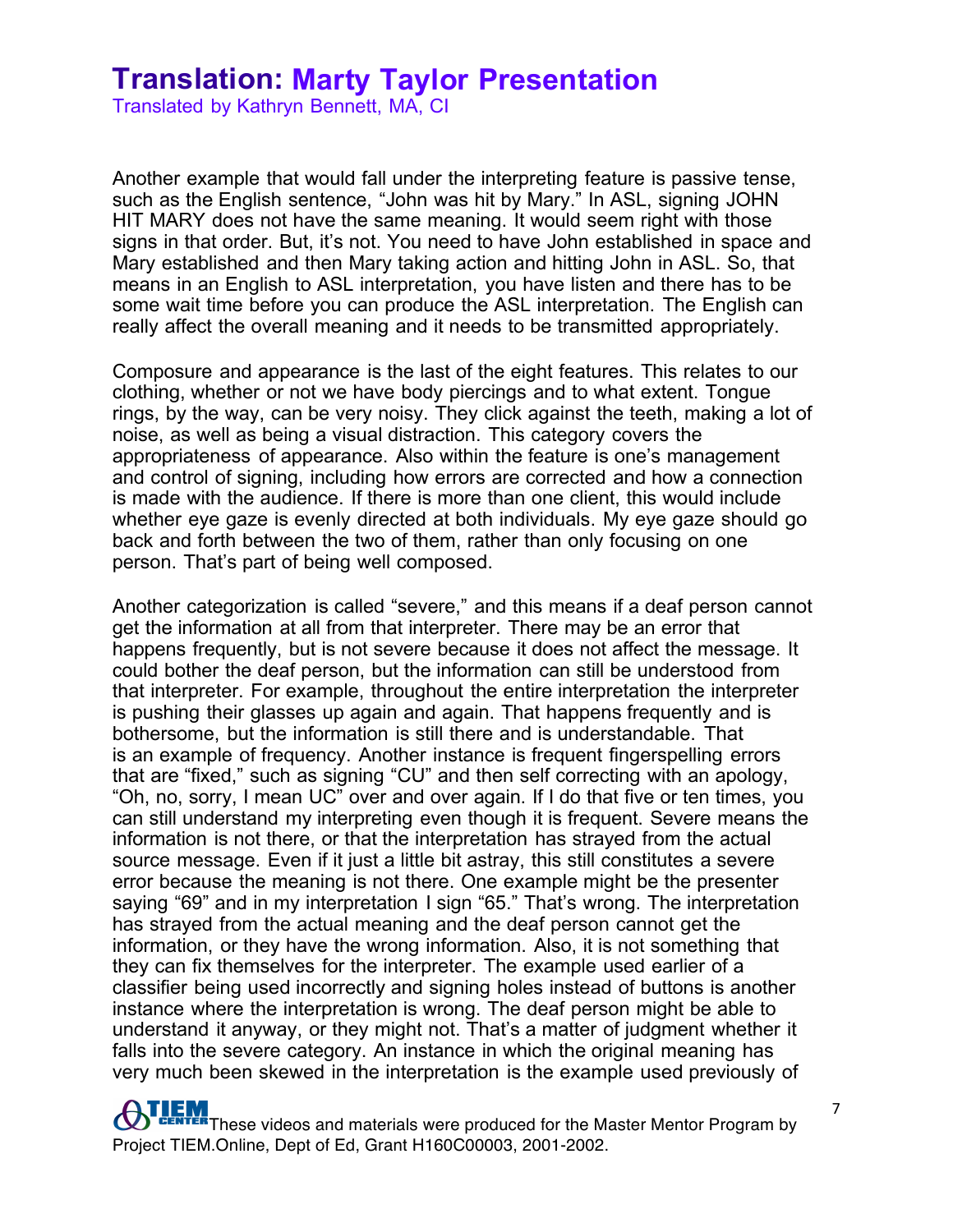Translated by Kathryn Bennett, MA, CI

eyebrows incorrectly being up throughout the statement "If I go to the store, I will buy milk." The error makes it look like I am asking a question, rather than making a statement. With the eyebrows up during "If I go to the store..." and down during "I will buy milk," that indicates I am telling you a statement of my intention to do something. Having the eyebrows up throughout the entire sentence is a question, which has an altogether different meaning. The deaf person may then be wondering if they should be answering this question or if the question is being addressed to them. You can imagine the result if the situation of the error with the eyebrows occurred involving a teacher or a doctor's visit. In this example involving the eyebrows, the meaning is not clear and the error would therefore fall into the severe category.

#### **Clip 3. ASL to English**

The second part of the research involved ASL to English interpretation, and that started around 1994 and has continued to 2001. I'm not sure who is signing it "twenty-oh-one." Perhaps you sign it "two-oh-oh-one." We must investigate more about that and find out the variations by region. Anyway, in my area, it seems like people are signing the year as "twenty-oh-one." The research was published in 2001, which means that the research was actually conducted in the four to five years prior to that. The research that was published and disseminated has six major features in it. Again, the problems we found occurring most were with ASL, which is nothing new.

The first major feature talks about comprehension of ASL lexicon, that is just the vocabulary. Can the interpreter understand the vocabulary being signed? That's it. The second feature involves the comprehension of ASL discourse. Can sentences and paragraphs be understood? Moreover, can everything be linked together in a cohesive interpretation? So, we haven't actually gotten to interpreting yet. It's simply a matter of comprehension up to this point. The third major feature involves whether the interpreter can produce appropriate spoken English, and that is just at the vocabulary level. This involves the selection of words and if they are an appropriate fit to the deaf speaker's signed message. English discourse is the fourth major feature. This category includes the sentence and paragraph level and having it all fit together cohesively so that the interpretation is equivalent to the deaf speaker's source message. In other words, is there an equivalency of meaning there? And that's a very important piece. The fifth feature is related, but is actually s little bit more in depth. The fifth feature relates to public speaking skills. Let's say, hypothetically, that an interpreter has all the skills in the first four features, but their voice maybe has a nervous tone to it, or the vocal quality is too soft for the hearing members of the audience. Perhaps, they are speaking well and getting all the information into their interpretation, but they are stopping and pauses in the wrong places for English discourse. They are pausing in more of an ASL format, which is quite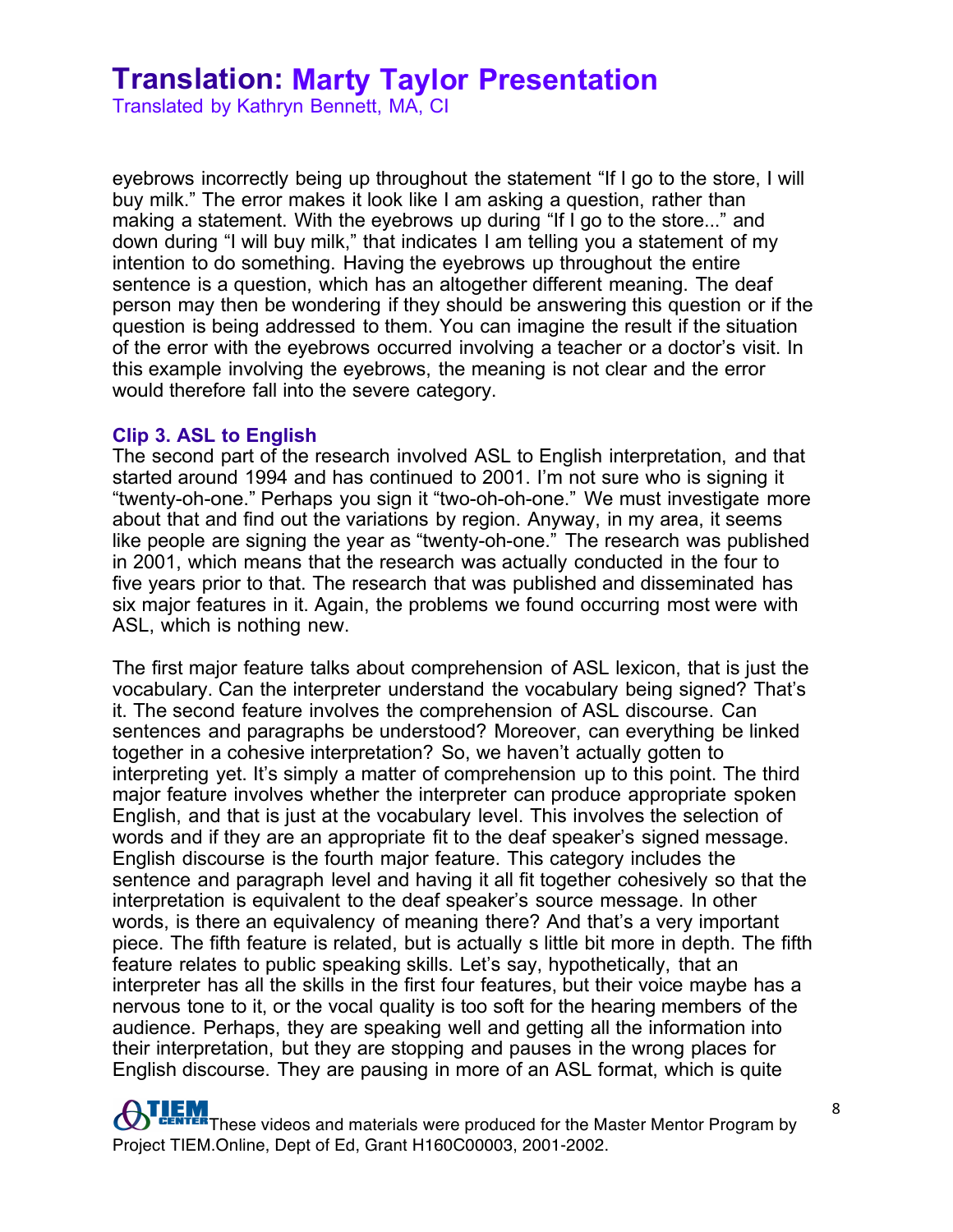Translated by Kathryn Bennett, MA, CI

different from English. If they are stopping in conjunction with the pauses in ASL, the hearing audience is going to be somewhat disconcerted by this. The sixth feature is the same as the last feature in the first book. This is the composure and appearance feature. These are the same in that it speaks to appearance and dress being appropriate. Sometimes, an interpreter may feel that because they are sitting in a position where the audience can't see them the manner in which they dress is not really important. Or, they may feel they only need to dress well from the waist up, where they are most visible and therefore, it doesn't really matter what their shoes look like. For example, in Canada, in Edmonton, winters are bitterly cold and we get a lot of snow. Often, boots are needed and so sometimes an interpreter is stuck wearing Indian type boots that go up the calf and have the fringe across the top. During an assignment, maybe a deaf person would ask a question and the interpreter would be required to stand up in front of the audience, rather than sitting out of view. Now, they are in full view and what they are wearing is not appropriate for the situation. So, it's important that clothes be appropriate. This goes for different body piercings, as well. In addition, we must have control over our voice. If the speaker is telling a joke, it's not appropriate to laugh first. The spoken interpretation must be given and then one can laugh. If a mistake is made, saying "oh, shoot!" out loud is not alright. One should not say that. Rather, one should maintain a level of composure and appropriately and professionally fix the error with a brief statement of correction.

Just as in the first set of research of English to ASL, there are lean and rich skill categories within this research as well. Of the six features, there are three that are lean: ASL comprehension of vocabulary, comprehension of ASL dialogue…Although, this one is very difficult, an interpreter must be able to do this first as a basic skill before being able to actually engage in interpreting. So, it's a lean skill. And finally, English vocabulary. The last three features are categorized as rich skills: English discourse, public speaking, and composure. The research between the first and second books is very similar in that they each categorize lean and rich skills, as well as the fact that within each major feature is a particular set of skills. There are a set of errors that go along with each skill and errors are categorized as being frequent or severe, or both. Sometimes, they can be both. Similar to the first set of research, we analyzed each error to determine if it was frequent or severe, i.e. whether or not it changed the meaning. If the meaning is not changed, then that is still acceptable under a frequent error, as opposed to severe.

So to sum up…just as I commented on in the beginning, in the profession of interpreting, we are not bilingual yet. We are still weak in ASL skills. There are some weaknesses that exist in English, too, but ASL is more significant of a problem. That is where most of the interpreters encounter difficulties. This is not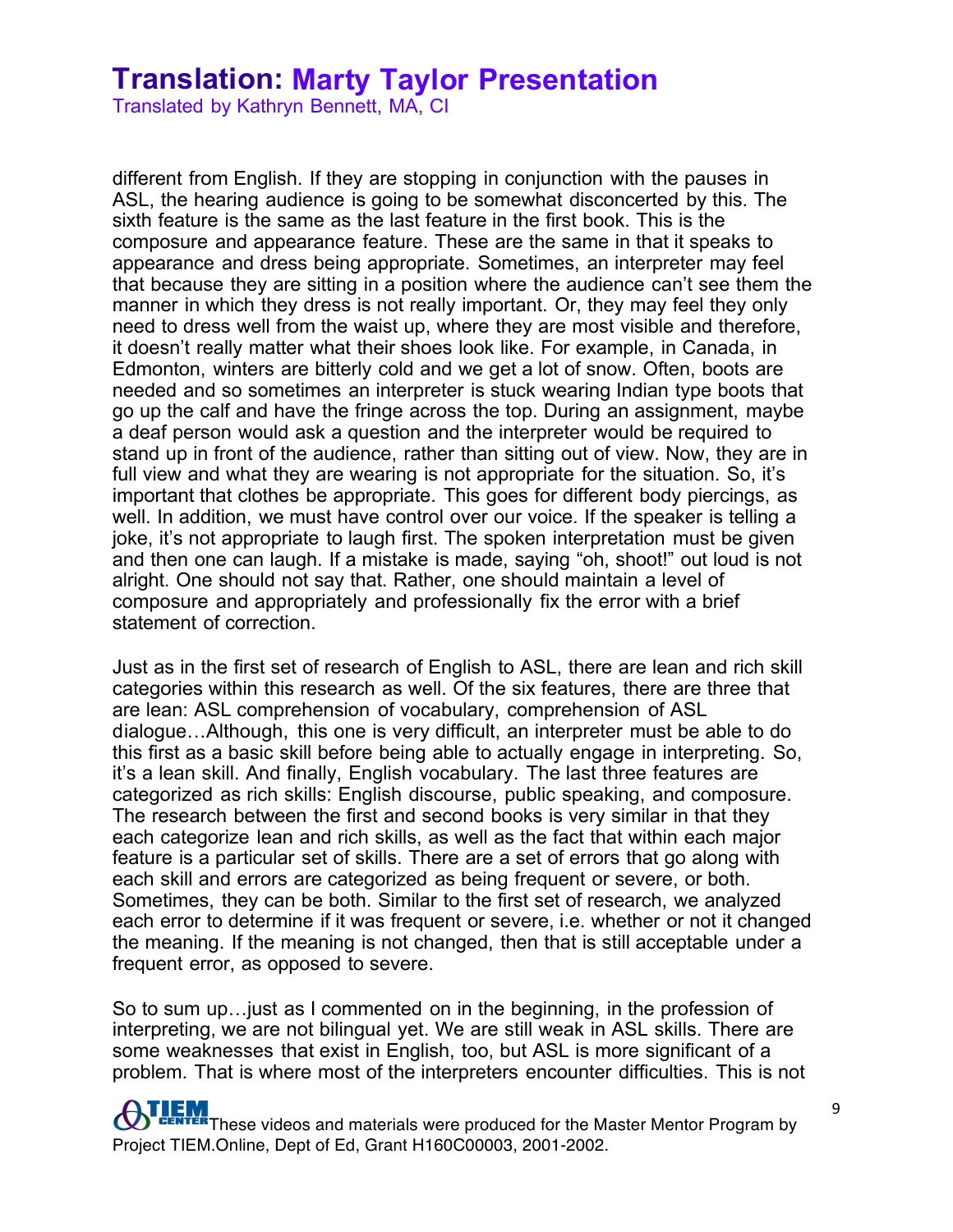Translated by Kathryn Bennett, MA, CI

true for all, mind you. We have many good interpreters. The problems that come up, though, seem to be related to ASL the majority of the time. From the first research, English to ASL, and the second research, ASL to English, there was a span of five years and there were still the same problems present. The problem was with ASL skills. So that means in five years, or actually ten years over the total course of the research, we haven't really improved much. Our potential to measure and evaluate those skills and errors, however, has increased. This is also true for the potential to instruct students, engage in discussions with others in the field, and exchanging feedback with deaf individuals. By doing each of these, we can improve in our ASL skills and become better interpreters by making significant improvements. That means greater success for all of us, as well as a greater degree of satisfaction. And that is really the goal after all, to achieve equivalency in both languages so that ASL and spoken English are both produced fluently, regardless of who is talking. So, just try your best.

You may teach or are a mentor to another interpreter, to students, or what have you. You may be deaf or hearing. As a mentor, you can use the research and the book. When you understand clearly the major features and all the skills that relate to them, along with the potential errors for each skill, then you can help that interpreter become better at understanding those skills and analyze their work. They can understand what problems might exist. They may think that they are interpreting something correctly. But, when you look at each skill one by one from each major feature, then you and the interpreter or mentee can look at work and determine if that one particular skill or error is there. The, you can move onto another, going through each one individually to see if they are present in the work. With the definitions that are in the research, it is really helpful to see within the work whether or not the meaning and the message are clear. And that is very helpful to the student. If you are a deaf interpreter this is perfect for you, because most of the problems are occurring with ASL. You can use it in one of two ways. An interpreter can just focus on signing and practice those skills without interpreting. You can give them feedback on their ASL. Or, they can be interpreting and you can provide feedback about their ASL. Most of the first book is about ASL skills. Therefore, you can really analyze and go into depth with any one skill. One word of caution is that it is very tempting for most of us to pick out and find the errors in the lean skills, or the simple things. This is especially true for students. It's easy to identify errors such as the fingerspelling is not clear, or numbers are not right, or vocabulary, and the like. But, really try to work on the rich skills. These are very important. If they can improve on the rich skills, such as use of space, this will really help them achieve equivalency with both the languages. In the same way, they can watch a deaf person signing and using space skillfully, and they will understand it more clearly because they have already analyzed their own work in that way. Another way that you can use the book is to ask students to analyze samples of good interpreting first in order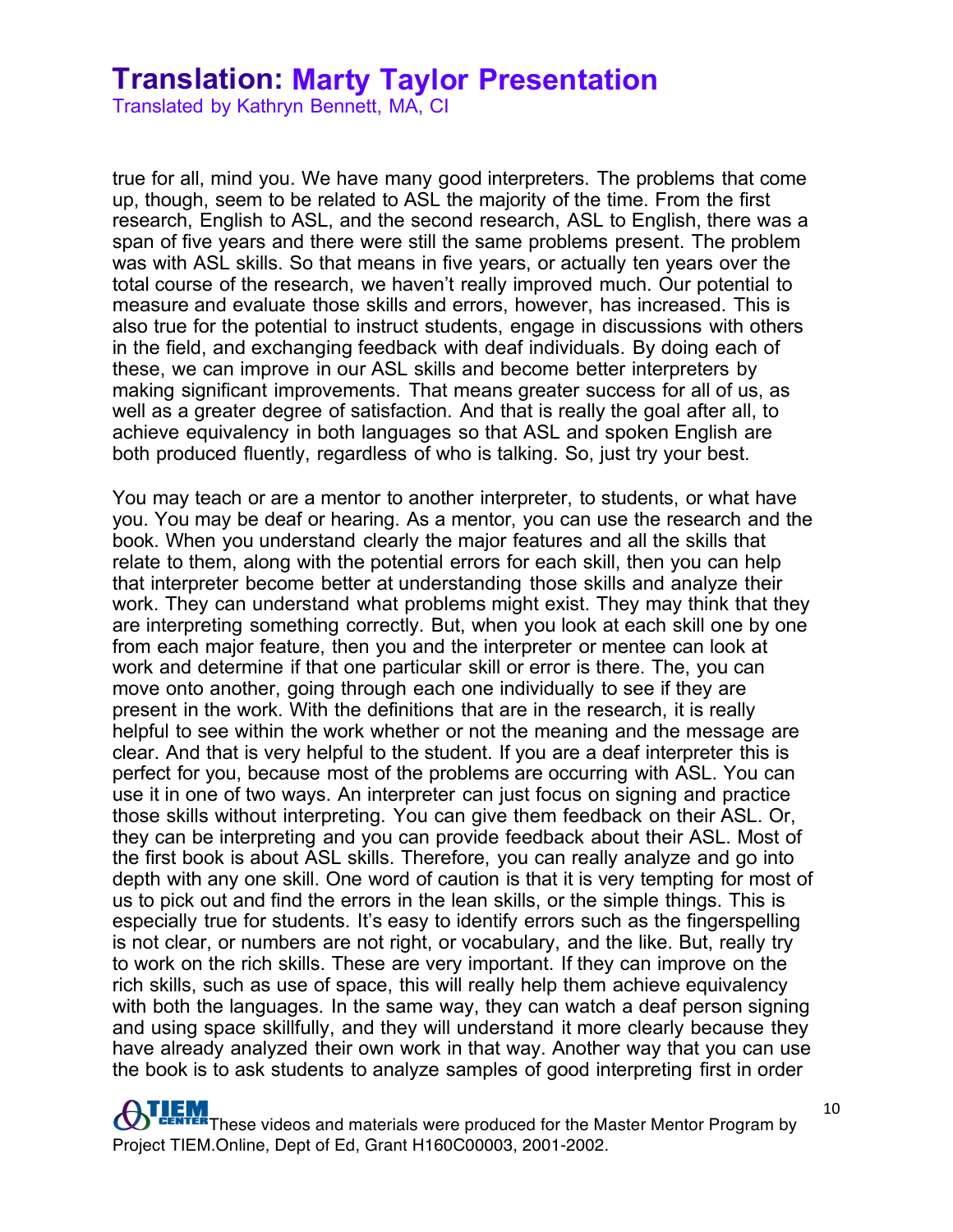Translated by Kathryn Bennett, MA, CI

to identify various skills and patterns that exist. It looks right and the information there is correct. Then use the breakdown that occurs in the book to correspond to what they are seeing on that sample of signed work, such as 1C or 5D for example. Try to see if they can identify those skills that are broken down in the book and find them being used in a sample of ASL. If they can't identify them being used by a deaf person, they won't be able to use them themselves. So, that's a good place to start, too.

Mentoring is really wonderful if you can have a deaf and hearing team of mentors. This is valuable for a few reasons. First, a deaf person can see different things that the other mentor might miss. The hearing interpreter can monitor for message equivalency and the deaf person can talk about information equivalency. There can be a mutual sharing of knowledge. If there are two mentors, they can learn from each other, as well, and improve in their own work. Also, they can both provide feedback to the student, who can then improve even more.

We've already discussed frequent vs. severe errors, and lean and rich skills. What you really want to focus on are the rich/severe errors. What skills, if there is improvement, will actually improve their interpreting? If they fingerspell more clearly, that will nominally improve an interpreter's performance. But, use of space or inappropriate grammar is much more significant. A lean area, such as fingerspelling, doesn't really require your focus. Of course, it is something to be pointed out and interjected here and there, but it's not an area of focus. Rich skills, like use of space, include being able to understand it both receptively and expressively; that is, being able to understand a message that is heard and then producing a correct interpretation of it in ASL by using space correctly. Rich and severe involves anything that skews the meaning and these are the areas to focus on. Similarly, sometimes people will use those books and follow them like recipes. I don't recommend that. If an interpreter has a few things come up here and there, that is not really a problem that requires using the research. What you want to look for are patterns, something that happens several times or frequently. If it comes up once or twice, it is not really an issue. However, if it is something that is frequent, it needs assistance in order to be corrected. The books are not like recipes, then. The research is there to help provide clarity and explanations in order to engage in dialogue.

You might recall, I commented about panel reviews and field studies with very skilled interpreters who had been certified for many years. They looked at the research, as well as other groups that I had look at my research. Each time I'd bring it back to make changes and revisions before bringing it to another group. I went through this many, many times, making revisions. Just prior to finalizing